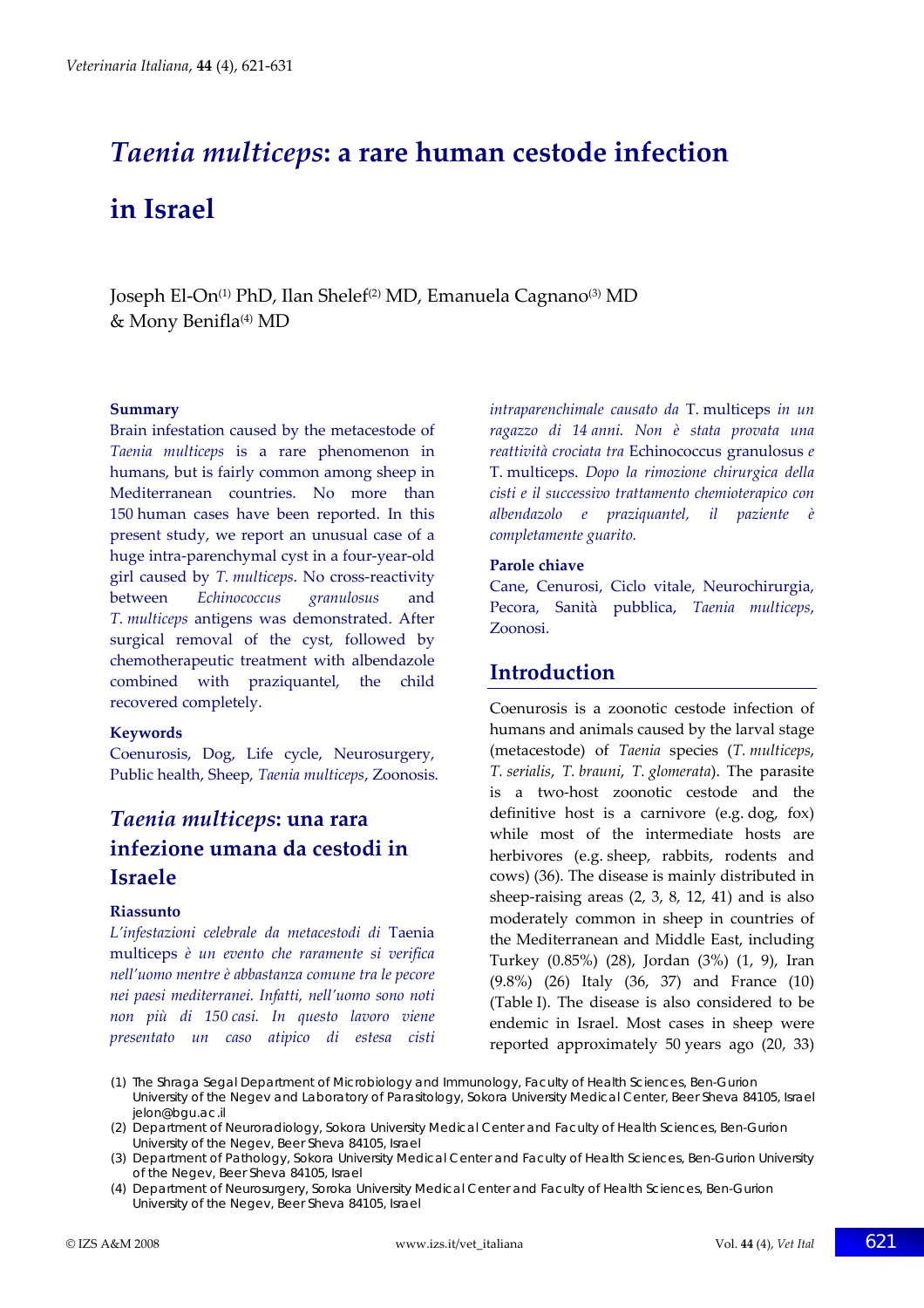| Country              | Prevalence in sheep (%) | Prevalence in dogs (%) | No. of human cases | Ref.           |
|----------------------|-------------------------|------------------------|--------------------|----------------|
| Caucasia             |                         | -                      | 1                  | 4              |
| Ethiopia             | $2.3 - 4.5$             |                        |                    | $\overline{2}$ |
| France               | $+$                     |                        |                    | 10             |
| India                | $+$                     |                        |                    | 41             |
| Iran                 | 9.8                     |                        |                    | 26             |
| Ireland              | $0.35 - 1$              |                        |                    | 8              |
| Israel               | $+$                     | -                      |                    | 5, 20, 33      |
| Italy                | 0.35                    |                        | $4 + 1$            | 30, 36, 37     |
| Jordan               | 3.0                     | 3.8                    |                    | 1, 9           |
| Russia               | $+$                     |                        |                    | 3              |
| Turkey               | 0.85                    |                        |                    | 28             |
| Wales                | $+$                     |                        |                    | 12             |
| Uganda               |                         |                        | 1                  | 6              |
| <b>United States</b> |                         |                        | $1 + 6$            | 16, 18         |

Table I Representative cases of *Taenia multiceps* infections among humans and animals

and several new cases in sheep and lambs in central Israel were reported recently by the Israeli Ministry of Agriculture (J. El‐On, personal communication). In sheep, the metacestode (previously known as *Coenurus cerebralis*) inhabits the central nervous system, including the brain and spinal cord, causing circling ('gid'), ataxia, incoordination, drowsiness, hind leg paralysis, head pressing, blindness and coma.

Humans, especially young children, become intermediate hosts by ingesting eggs passed in the excrement of a definitive host. The ingested eggs release oncospheres in the intestine of the host that penetrate the intestinal wall, passing through the blood stream towards target organs, usually the brain, spinal cord and eyes (6, 16, 22, 23). Human disease caused by *T. multiceps (Coenurus)* is a rare phenomenon that has been reported from Africa (39), Europe (30, 31, 34, 35), Asia (4, 5) and the Americas (16, 17, 18, 25, 38, 40) (Table I). The most common symptoms of brain coenurosis in humans include headaches, vomiting and pappiloedema that are related to the increased intracranial pressure caused by the mass effect of the cystic lesion. Focal neurological deficit, such as cranial nerve palsy and motorical disturbances are also frequent.

Until recently, in the southern part of Israel which is mostly arid desert, zoonotic cestode

infections were very rare. It has been suggested that the desert conditions in this area were unsuitable for the development of the eggs of the parasite (10, 44) (Fig. 1). This area has approximately 500 000 inhabitants, 23% of whom are Bedouin (Muslim). An increasing prevalence of echinococcal (*Echinococcus granulosus*) infection has recently been revealed in the Bedouin community of southern Israel (44). It has been suggested that this rate of infection could be the result of the recent movement of the Bedouin populations into towns where only limited ground is available for animals. It should be noted that sheep and goat breeding is the Bedouin's traditional occupation. Over 1 395 flocks are officially registered; they are mainly low in numbers and apparently intended for domestic use. The Bedouins have an estimated total of 260 000 sheep and goats with an unknown number of dogs. Furthermore, many of the Bedouin tribes that have recently settled in permanent towns and villages still maintain a semi nomadic lifestyle, where dogs play an essential role in the protection of livestock which leads to increased and close daily contacts with dogs and, consequently, the occurrence of increased zoonotic diseases (Fig. 2). In this study, an unusual case of *Coenurus* cyst in the brain of a four‐four‐year‐ old Bedouin child is presented.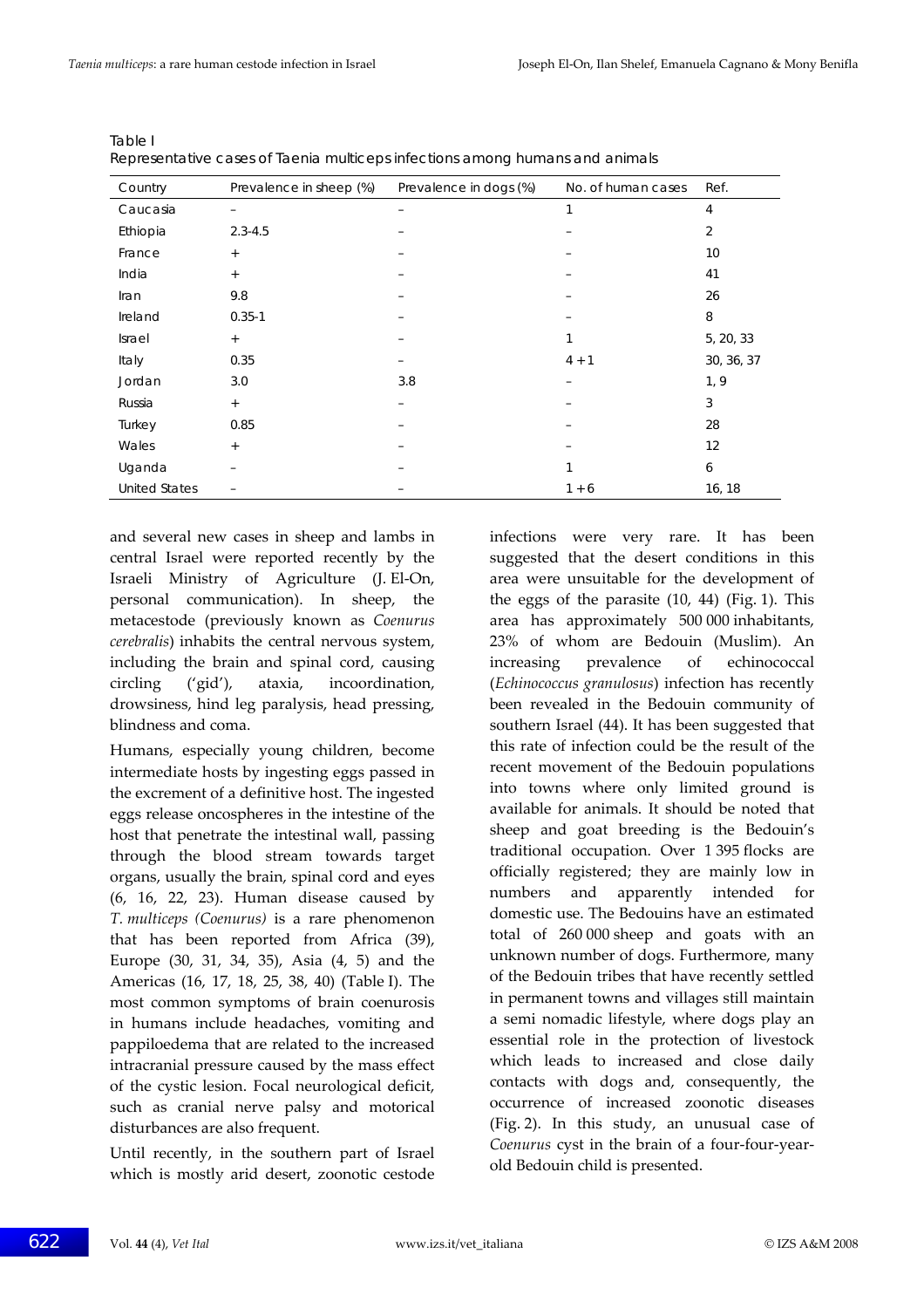

#### Figure 1

Traditional lifestyle of Bedouins in the Negev desert area in southern Israel, prior to movement into new towns

Dogs and sheep are kept far from living areas



Figure 2 Traditional lifestyle of Bedouins in the Negev desert area in southern Israel after their movement into new towns Sheep are reared in close proximity to the living areas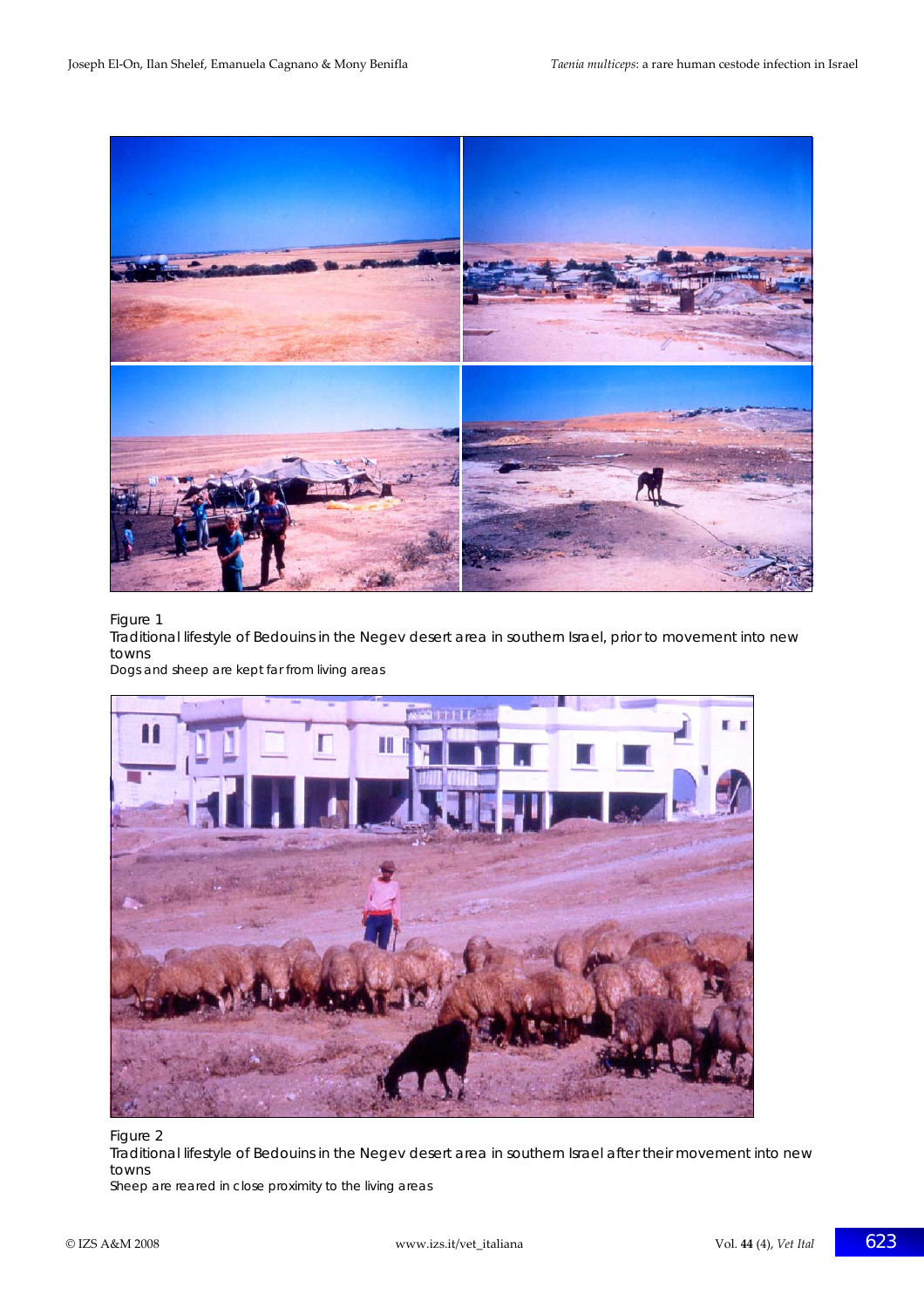# **Materials and methods**

## **Computed tomography and magnetic resonance imaging**

Imaging methods, including computerised axial tomography (CT) and magnetic resonance imaging (MRI) were performed using standard procedures.

#### **Serological examinations**

Serological tests, including the enzyme-linked immunosorbent assay (ELISA), agarose gel immunodiffusion (ID), immunoelectrophoresis (IEP) and immunoblot (IMB), using *E. granulosus* hydatid cyst fluid as antigen, were performed prior to and after surgery. The ELISA‐immunoglobulin G (IgG) test was performed using a commercial kit (r‐biopharm, Darmstadt). Goat anti‐human antibody conjugated with peroxidase was used to determine IgG activity. ID and IEP (6 volts/cm) were performed in 0.09% agarose (Sigma) prepared in veronal buffer, pH 8.6 (19). Results were recorded after 24 h incubation at room temperature (immuno‐ electrophoresis) or after 72 h at 4°C (immuno‐ diffusion), before and after staining with amido black. Precipitation of antigen A (arc 5) was indicative of echinococcal infection (29). The IMB was prepared in sodium dodecyl sulphate‐polyacrylamide gel electrophoresis (SDS‐PAGE) as described by Kharebov *et al.* (19). Antigens were subjected to electrophoresis in stacking gel (5%) and separating gel (16%) under reduced conditions. Pre‐ stained molecular weight standards (7‐208 kDa, Bio‐Rad) were included in all gels. Resolved antigens were electrophoretically transferred to nitrocellulose paper (Schleicher & Schuell, Dassel) using a transblot cell (Hoffer Scientific Instruments, San Francisco). Separated proteins in slab gel were either stained with Coomassie blue or ponceau S. Goat anti‐human fragment, antigen binding (Fab)‐IgG conjugated with horseradish peroxides (Bio Makor, Rehovot) was used to detect the antigens. The reaction was visible using  $3-3'$ -diaminobenzidine/H<sub>2</sub>O<sub>2</sub> as a substrate. The presence of antibodies against the 20 kDa and 39 kDa (antigen A) molecules and particularly against the 12 kDa, 16 kDa and 24k Da (antigen B) molecule indicated echinococcal infection.

# **Detection of echinococcal antigens in the cyst fluid**

Anti‐*E. granulosus* antibodies against proto‐ scoleces and crude hydatid cyst fluid (HCF) were raised in rabbits as described by Peiser *et al.* (32). Briefly, 2 ml (4‐5 mg) of antigen mixed with an equal volume of Freunds complete adjuvant were inoculated intracutaneously into 20‐25 sites on the abdomen. An additional seven inoculations of equal quantities of antigen in adjuvant were administered subcutaneously into the neck and intramuscularly into the rump every 10 days. Sera from immunised rabbits were collected and kept frozen at –20°C. Elimination of contaminating antibodies directed against common host components was achieved by immunoabsorption of immune sera with sheep sera.

# **Preparation of tissues for histological examination**

Fresh material and pathological preparations stained with hematoxyline/eosin were analysed. Tissue samples taken from the outer and inner cysts were fixed in 10% neutral buffered formalin at 4°C for 48 h, dehydrated in increasing concentrations of ethanol, cleared in xylol and impregnated with and embedded in paraffin wax (Paraplas Plus) with a melting point of 56°C. Tissue sections 4 μm thick were mounted on microscope slides (Menzel‐Gläser SuperFrost® Plus, Braunschweig), dried overnight at 37°C, stained with Mayers haematoxylin and with eosin  $(0.5 g \degree \%)$ hematoxylin crystals, 5% vol. ethanol, 10 g % NH4Al(SO4)2, 0.037 g % NaIO) (Finkelman, Yehud), and after dehydration and clearing, coverslipped with Eukitt mounting medium (Electron Microscopy Sciences, Hatfield, Pennsylvania).

## **Results**

A four‐year‐old girl who was previously healthy, presented to the emergency room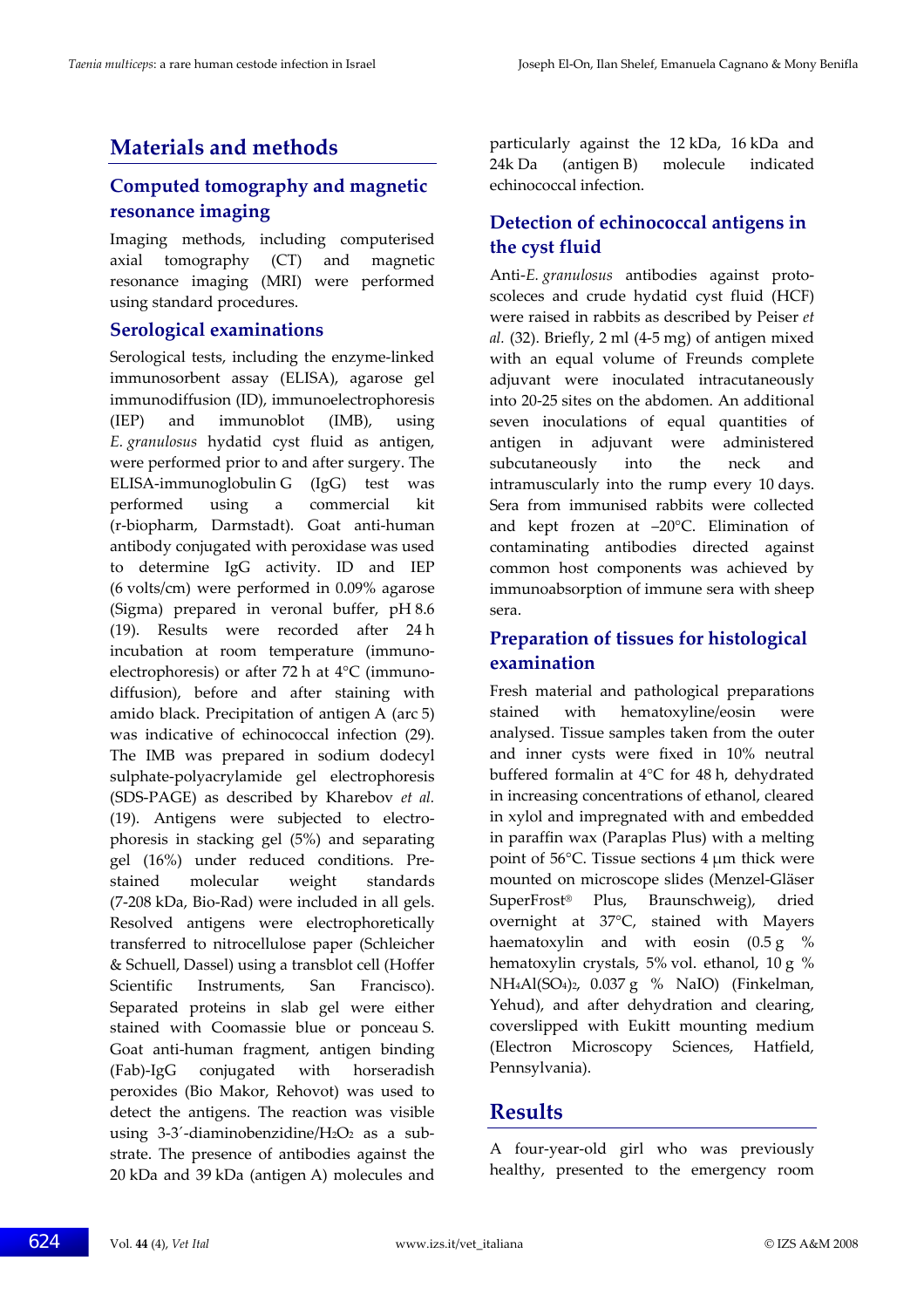with two months history of morning headaches and nausea. The parents reported direct contact with dogs and possible contact with the stool of dogs. Her neurological test revealed an irritable child with hemiparesis in her right arm (3/5) and leg (4/5). A fundoscopic examination revealed bilateral papilloedema. The complete blood count, including the eosinophilic count, was within the normal limits. A head CT followed by a brain MRI were performed and revealed a very large left hemispheric cystic lesion that measured 13 cm in diameter and had no solid component or enhancement in the medial aspect of the surrounding capsule (Fig. 3). Surgical removal of the cyst was performed showing a very thick, grey‐brownish capsule that was

ruptured during the procedure with no clinical change (Fig. 4). On histological examination of the cyst, the specimen revealed the typical components of a cerebral chronic abscess represented by collagen fibres, dense acute and chronic inflammatory cells and a marked reactive proliferation of glial cells. The inflammatory infiltrate was rich in plasma cells and lymphocytes but eosinophils were absent. Inside the fibrous capsule, another paper‐thin transparent cyst was detected floating within it (Fig. 4). The inner cyst that was eventually removed intact contained multiple white protoscoleces of few millimetres in length that were attached to the cyst membrane. The inner cyst was unilocular, about 6‐7 cm at its largest diameter, with a thin, transparent and



Figure 3

Head computed tomography followed by brain magnetic resonance imaging demonstrating a very large left hemispheric cystic lesion with no solid component and enhancement in the medical aspect of the surrounding capsule

Mild vasogenic oedema was noted, contributing to the severe mass effect with signs of subfalcine and transtentorial herniation



#### Figure 4

*Coenurus* cysts removed from the patient by surgery Outer (left) (13 cm in diameter)

Inner (right) (6-7 cm in diameter)

The outer cyst is characterised by a very thick, fibrotic, grey-brownish capsule while the inner cyst is characterised by a thin transparent wall with several white protoscoleces clumped on the inner surface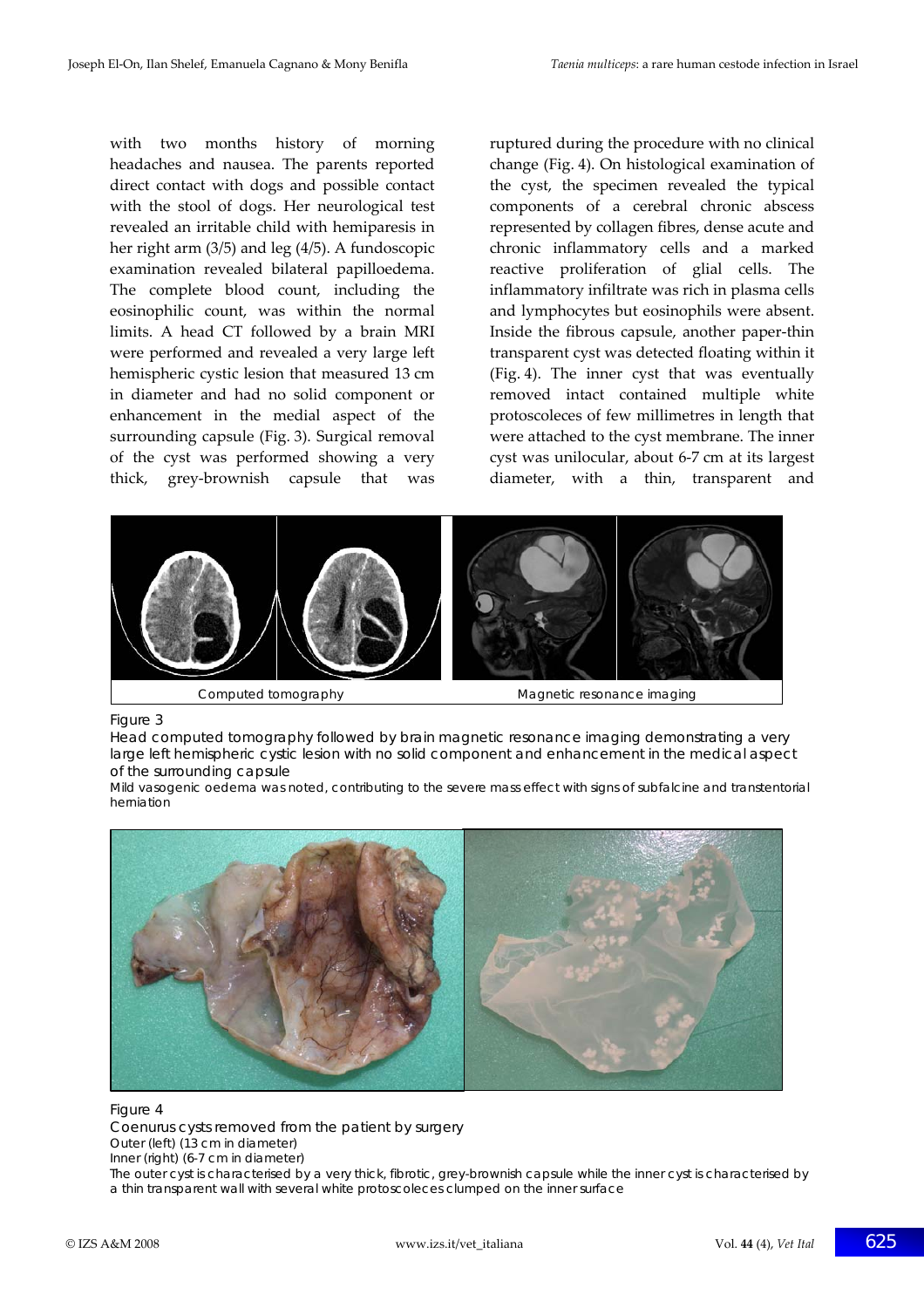gelatinous wall. The germinative wall was thin, non‐laminated and was composed of a thin layer of tegumental cells in an amorphous pink tegument. The absence of laminated thick wall, typically seen in hydatid cysts, excluded the diagnosis of echinoccocal infection. Neither daughter cysts nor protoscoleces or hooklets floating in the cyst fluid of both the external and the internal cysts were observed.

Serological examinations performed prior to surgery, using ELISA, IEP and IMB gave negative results. Furthermore, after surgery, using anti‐*E. granulosus* HCF and anti‐scoleces rabbit sera, no echinococcal antigens were demonstrated in either the internal or external cyst fluids (Fig. 5). The presence of many scoleces with very long hooks attached to the surface of the inner membrane demonstrated by microscopic examination of fresh material (Figs 6 and 7) and pathological preparations (Fig. 8) established the diagnosis of coenurosis in this child. A combined treatment was



- H hydatid cyst fluid
- S patient's cyst fluid
- N normal rabbit serum

#### Figure 5

Immunodiffusion using sera from rabbits immunised against *Echinococcus granulosus* scoleces (R1) and hydatid cyst fluid (R2), indicating no cross-reactivity between *Taenia multiceps* and *E. granulosus* antigens



Figure 6 Fresh, unstained *Taenia multiceps* protoscoleces, showing typical hooks and suckers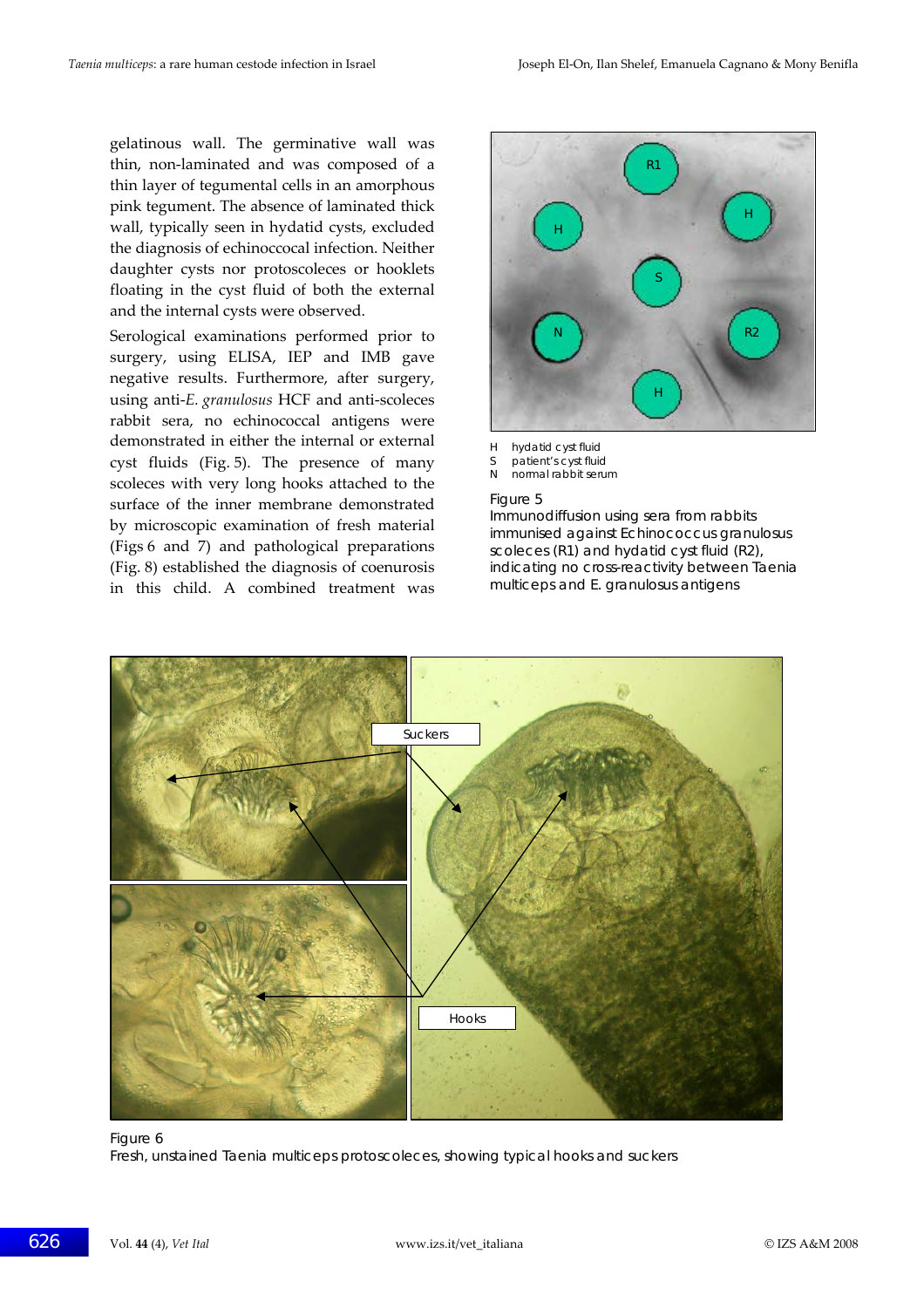

#### Figure 7

An artificial mixture of *Echinococcus granulosus* and *Taenia multiceps* protoscoleces, indicating the very large size difference between these two biological forms

administered using albendazole over a period of eight weeks and praziquantel for three weeks. The child had fully recovered six months after surgery, with no neurological disorders or impairment or papilloedema. No evidence of residual lesions was detected by MRI.

## **Discussion**

In humans, cerebral coenurosis caused by *T. multiceps* (also referred to as *Multiceps multiceps*) is a rare phenomenon that is reported mainly in developing countries (13, 15, 16, 17, 34) (Table I). Dogs (the final host) and sheep (the intermediate host) are the natural common hosts and humans become intermediate hosts by ingesting eggs, resulting in cerebral multilocular coenuri, which are rarely intraparenchymal (13).

## **Diagnosis**

The diagnosis of *T. multiceps* infection in humans is extremely difficult since the clinical symptoms are non-specific, the imaging procedures (CT, MRI) are not pathognomonic and no serological test is available. In the differential diagnosis of intra‐parenchymal brain cysts, neurocysticercosis and echino‐ coccosis are considered to be the most common parasitic infections. However, only 2% of hydatidosis patients will develop cerebral cysts; these will generally be unicellular, with a spherical shape and no contrast enhancement (42). In addition, a cyst of  $\leq$  cm in diameter might develop in both *T. solium* and *T. racemose*, in comparison with >10 cm in *T. multiceps* infection. However, the size of the cyst described in this case was ~13 cm in diameter; to date, no report of *T. solium* infection has ever been made in Israel.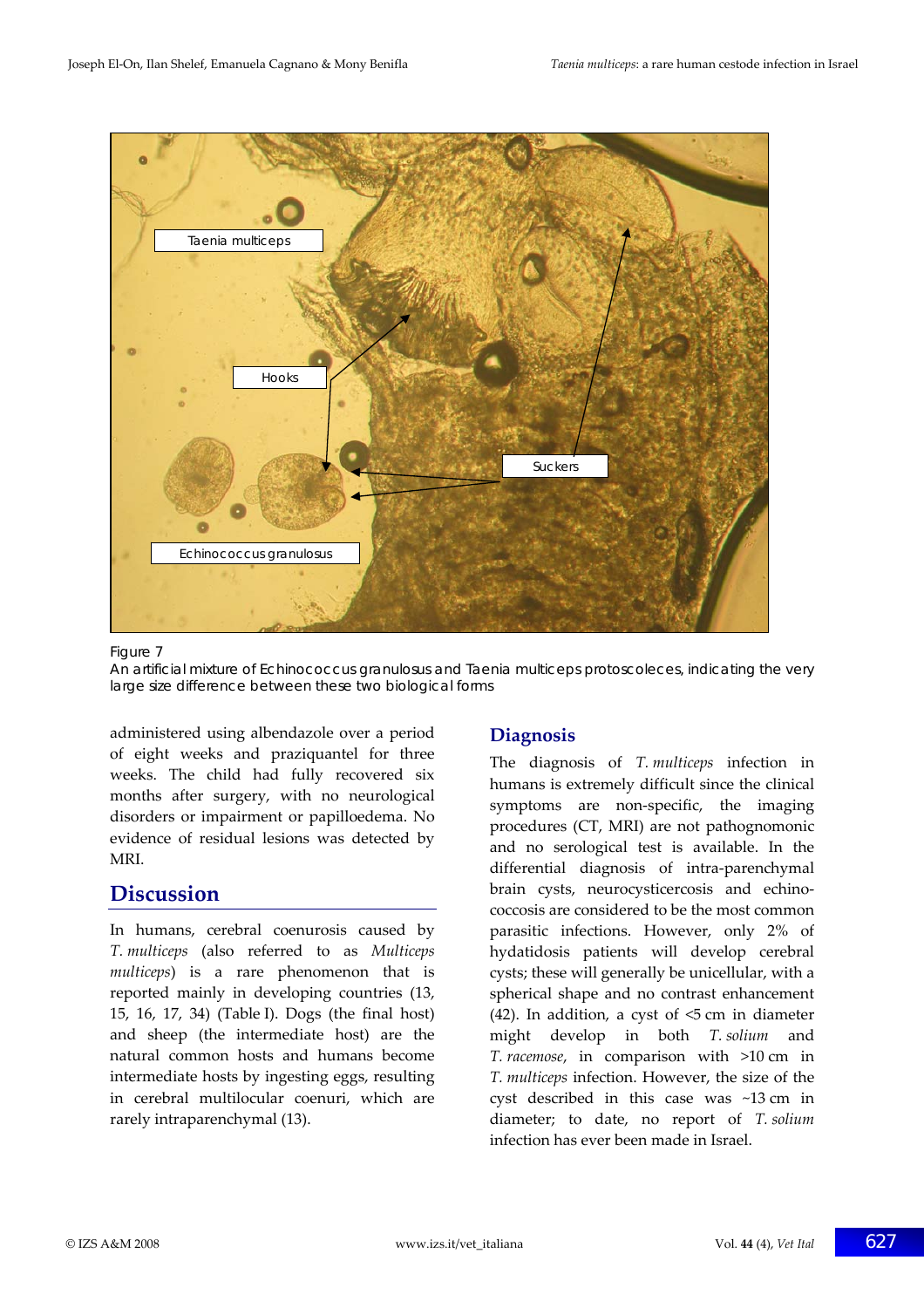

#### Figure 8

Hematoxyline eosin stained sections of a protoscolex of *Coenurus* showing the principal anatomic details (head, suckers, hooks and microvilli)

The protoscoleces develop from invagination of the cystic wall (germinative layer)

The differential diagnosis of supratentorial, intra axial brain cystic lesions includes low‐ and high‐grade neoplastic lesions, abscesses, neuroglial cysts and parasitic cysts (27). Hence, when the possibility of a parasitic infection involving the brain exists, coenurosis should be considered after echinococcosis and cysticercosis infections have been excluded. Generally, the final diagnosis of *T. multiceps* is possible after surgical removal and pathological examination. Serological examinations are not very effective in the diagnosis of the disease, even if *E. granulosus* and *T. multiceps* do share a common antigen (antigen A) (7). However, in the present case study, anti‐echinococcal antibody activity was not demonstrated in the patient's sera by ELISA, ID, IEP or IMB. Furthermore, no echinococcal antigens (antigens A and B) were demonstrated in the patient's cyst fluid, using hyperimmune sera from rabbits immunised against *E. granulosus* HCF and scoleces.

#### **Vaccination**

Approximately 30 years ago Verster and Tustin (43), using oncosphere secretory antigens were able to protect lambs against *T. multiceps* infection. Recently, a recombinant vaccine (EG95) has been developed which was found to be highly effective against *T. ovis* in sheep, *T. saginata* in cattle, *T. solium* in pigs and *E. granulosus* in livestock (11, 14, 21). *E. granulosus* and *T. multiceps* share common antigens (7) and therefore the vaccine developed against *E. granulosus* might also be useful against *T. multiceps* infection. Very recently, a recombinant antigen, designated 'Tm16 and Tm18', prepared from the onchosphere of *T. multiceps* protected sheep successfully from *T. multiceps* infection (14). These results are extremely encouraging for the development of effective and useful vaccines against cestodes, including *T. multiceps* infections.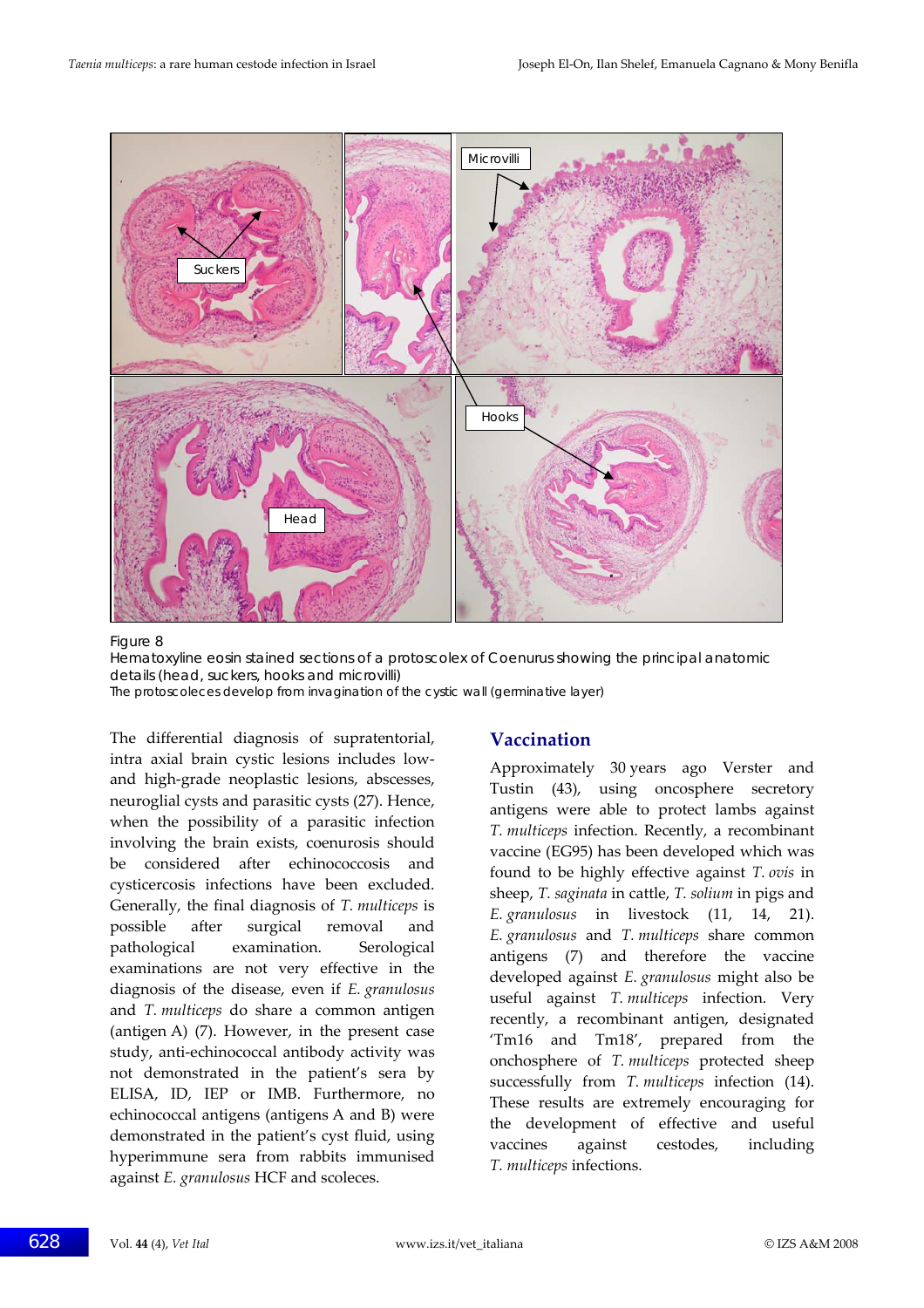#### **Treatment**

In most cases, surgical intervention for patients with brain *Coenurus* is indicated to establish a diagnosis and for symptom relief. In the past, surgery was associated with high mortality and morbidity rates (13, 24, 38), but the situation improved with the introduction of the modern neuroradiological techniques (CT and MRI) (30, 31). To date, no useful information is available regarding the effectiveness of chemotherapeutic treatment against *T. multiceps* infection. In most cases, the regimen applied in hydatidosis is adopted in *T. multiceps* infection, namely: the administration of albendazole either alone or combined with praziquantel post surgery to prevent the dissemination of disease (35), as performed in this study.

are considered to have an endemic status in regard to both echinococcosis and coenurosis, cerebral coenurosis, although rare, should be considered in the differential diagnosis of a brain cyst. No serological cross‐reactivity between *T. multiceps* and *E. granulosus* antigens was demonstrated using standard methods, including ELISA, IEP and IMB. Comple‐ mentary treatment with albendazole combined with praziquntel should be administered before and after surgery to eliminate the possibility of dissemination of the disease.

# **Conflict of interest/competing interests**

The authors have no conflict of interest or financial investments to disclose.

# **Conclusions**

We report here the first case of intracranial *T. multiceps* infection in Israel. In countries that

## **References**

- 1. Abo-Shehada M.N., Jebreen E., Arab B., Mukbel R. & Togerson P.R. 2002. Prevalence of *Taenia multiceps* in sheep in northern Jordan. *Prev Vet Med*, **55**, 201-207.
- 2. Achenef M., Markos T., Feseha G., Hibret A. & Tembely S. 1999. *Coenurus cerebralis* infection in Ethiopian highland sheep: incidence and observation on pathogenesis and clinical signs. *Trop Anim Health Prod*, **31**, 15-24.
- 3. Aminzhanov M. 1988. Chemioprofilassi della Cenurosi negli ovini. *Veterinaria*, **10**, 46-47.
- 4. Benger A., Rennie R.P., Roberts J.T., Thornley J.H. & Scholten T. 1981. A human *Coenurus* infection in Canada. *Am J Trop Med Hyg*, **30**, 638-644.
- 5. Benila M., Barrelly R., Shelef I., El-On J., Cohen A. & Cagnano E. 2007. Huge hemispheric intraparenchymal cyst caused by *Taenia multiceps* in a child. *J Neurosurg*, **107**, 511-514.
- 6. Boase A.J. 1956. *Coenurus* cyst of the eye. *Br J Ophthalmol*, **40**, 183-185.
- 7. Daoud I.S. & Herbert I.V. 1982. Isolation of two lipoprotein antigens from the metacestodes of *Taenia hydatigena* (Pallas, 1766) and *Taenia multiceps* (Leske, 1780) and their evaluation in sero-diagnosis. *Vet Parasitol*, **11**, 155-164.
- 8. Doherty M.L. & McAllister H. 1989. Ultrasound as an aid to *Coenurus cerebralis* cyst localization in a lamb. *Vet Rec*, **124**, 591.
- 9. El-Shehabi F.S., Abdel-Hafez S.K. & Kamhawi S.A. 1999. Prevalence of intestinal helminths of dogs and foxes from Jordan. *Parasitol Res*, **85**, 928-934.
- 10. Euzéby J. 1966. Les maladies vermineuses des animaux domestiques et leurs incidences sur la pathologie humaine. Tome II : Maladies dues aux plathelminthes. Fascicule I. Vigot Frères (Ed), Paris.
- 11. Heath D.D., Jensen O. & Lightowlers M.W. 2003. Progress in control of hydatidosis using vaccination a review of formulation and delivery of the vaccine and recommendations for practical use in control programmes. *Acta Trop*, **85**, 133-143.
- 12. Herbert L.V. & Edwards G.T. 1984. Some host factors which influence the epidemiology of *Taenia multiceps* in sheep. *Ann Trop Med Par*, **78**, 243-248.
- 13. Hermos J.A., Healy G.R., Schultz M.G., Barlow J. & Church W.G. 1970. Fatal human cerebral coenurosis. *JAMA*, **213**, 1461-1464.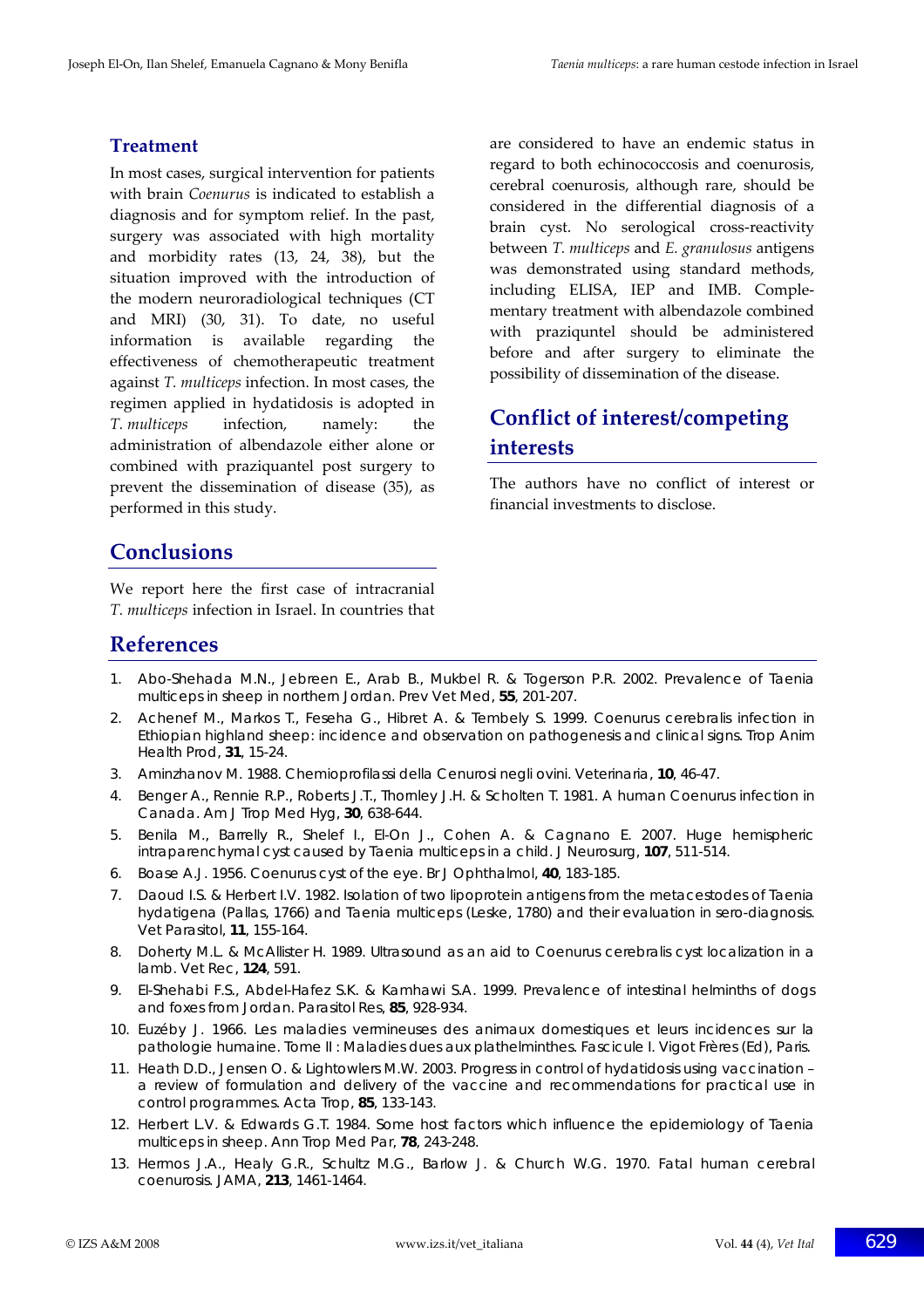- 14. Gauci C., Vural G., Oncel T., Varcasia A., Damian V., Kyngdon C.T., Craig P.S., Anderson G.A. & Lightowlers M.W. 2008. Vaccination with recombinant oncosphere antigens reduces the susceptibility of sheep to infection with *Taenia multiceps*. *Int J Parasitol*, **38**, 1041-1050.
- 15. Ibechukwu B.I. & Onwukeme K.E. 1991. Intraocular coenurosis: a case report. *Br J Ophthalmol*, **75**, 430-431.
- 16. Ing M.B., Schantz P.M. & Turner J.A. 1998. Human coenurosis in North America: case reports and review. *Clin Infect Dis*, **27**, 519-523.
- 17. Johnstone H.G. & Jones O.W Jr 1950. Cerebral coenurosis in an infant. *Am J Trop Med Hyg*, **30**, 431- 441.
- 18. Junge R.C., Rodriguez M.A., Beaver P.C., Schenthal J.E. & Levy R.W. 1981. Racemose cysticercus in human brain. A case report. *Am J Trop Med Hyg*, **30**, 620-624.
- 19. Kharebov A., Nahmias J. & El-On J. 1997. Cellular and humoral immune responses of hydatidosis patients to *Echinococcus granulousus* purified antigens. *Am J Med Hyg*, **57**, 619-625.
- 20. Landau M. 1957. An outbreak of *Coenurus cerebralis* in a flock of lambs. *Refuah Vet*, **14**, 66-67.
- 21. Lightowlers M.W. 2006. Cestode vaccines: origins, current status and future prospects. *Parasitol*, **133** Suppl., S27-42.
- 22. Manschot W.A. 1976. *Coenurus* infestation of eye and orbit. *Arch Ophthalmol*, **94**, 961-964.
- 23. Marty M.A. & Neafie R.C. 2000. Coenurosis. *In* Pathology of infectious diseases. Vol. 1: Helminthiasis. (W.M. Meyers, R.C. Neafie, A.M. Marty & D.J. Wear, eds). Armed Forces Institute of Pathology, Washington, DC, 185-197.
- 24. Michal A., Campiche R., De Crousaz G., Oberson R., Rabinowicz P. & Regli F. 1978. Intracranial arteriopathy as initial symptomatology of cerebral coenuriasis. *Rev Otoneuroophtalmol*, **50**, 41.
- 25. Orihel T.C., Gonzalez F. & Beaver P.C. 1970. *Coenurus* from neck of Texas woman. *Am J Trop Med Hyg*, **19**, 255-257.
- 26. Oryan A., Moghaddar N. & Gaur S.N. 1994. Metacestodes of sheep with special reference to their epidemiological status, pathogenesis and economic implications in Fars Province. *Iran Vet Parasitol*, **51**, 231-240.
- 27. Osborn A.G. & Preece M.T. 2006. Intracranial cysts: radiologic-pathologic correlation and imaging approach. *Radiol*, **239**, 650-664.
- 28. Ozmen O., Sahinduran S., Haligur, M. & Sezer, K. 2005. Clinicopathologic observations on *Coenurus cerebralis* in naturally infected sheep. *Schweiz Arch Tierheilkd*, **147**, 129-134.
- 29. Parija S.C. 1994. New approaches in the serodiagnosis of hydatid disease. *J Indian Med Assoc*, **92**, 281-284.
- 30. Pau A., Perria C., Turtas S., Brambilla M. & Viale G. 1990. Long-term follow-up of the surgical treatment of intracranial coenurosis. *Br J Neurosurg*, **4**, 39-43.
- 31. Pau A., Turtas S., Brambilla M., Leoni A., Rosa M. & Viale G.L. 1987. Computed tomography and magnetic resonance imaging of cerebral coenurosis. *Surg Neurol*, **27**, 548-552.
- 32. Peiser J., Hertzanu Y., Barki Y., Katz M., Charuzi I. & El-On J. 1992. Splenic echinococcosis: clinical and serological evaluation. *J Inf Dis*, **166**, 695-696.
- 33. Peled D. & Landau M. 1959. Sheep and goat diseases in Israel. *Refuah Vet*, **16**, 84-88.
- 34. Sabbatani S., Marliani A.F., Roncaroli F., Zucchelli M., Zini A, Calbucci F. & Chiodo F. 2004. Cerebral coenurosis. Case illustration. *J Neurosurg*, **100**, 964.
- 35. Sabbatani S., Zucchelli M., Calbucci F., Roncaroli F. & Chiodo F. 2004. A case of cerebral coenurosis. *Infez Med*, **12**, 205-210.
- 36. Scala A. & Varcasia A. 2006. Updates on morphobiology, epidemiology and molecular characterization of coenurosis in sheep. *Parassitologia*, **48**, 61-63.
- 37. Scala A., Cancedda G.M., Varcacia A., Ligios C., Garippa G. & Genchi C. 2007. A survey of *Taenia multiceps* coenurosis in Sardinian sheep. *Vet Parasitol*, **143**, 294-298.
- 38. Schellhas K.P. & Norris G.A. 1985. Disseminated human subarachnoid coenurosis: computed tomographic appearance. *AJNR Am J Neuroradiol*, **6**, 638-640.
- 39. Templeton A.C. 1971. Anatomical and geographical location of human *Coenurus* infection. *Trop Geogr Med*, **23**, 105-108.
- 40. Thomas C., Gonzalez O.F. & Beaver P.C. 1970. *Coenurus* from neck of Texas woman. *Am J Trop Med Hyg*, **19**, 255-257.